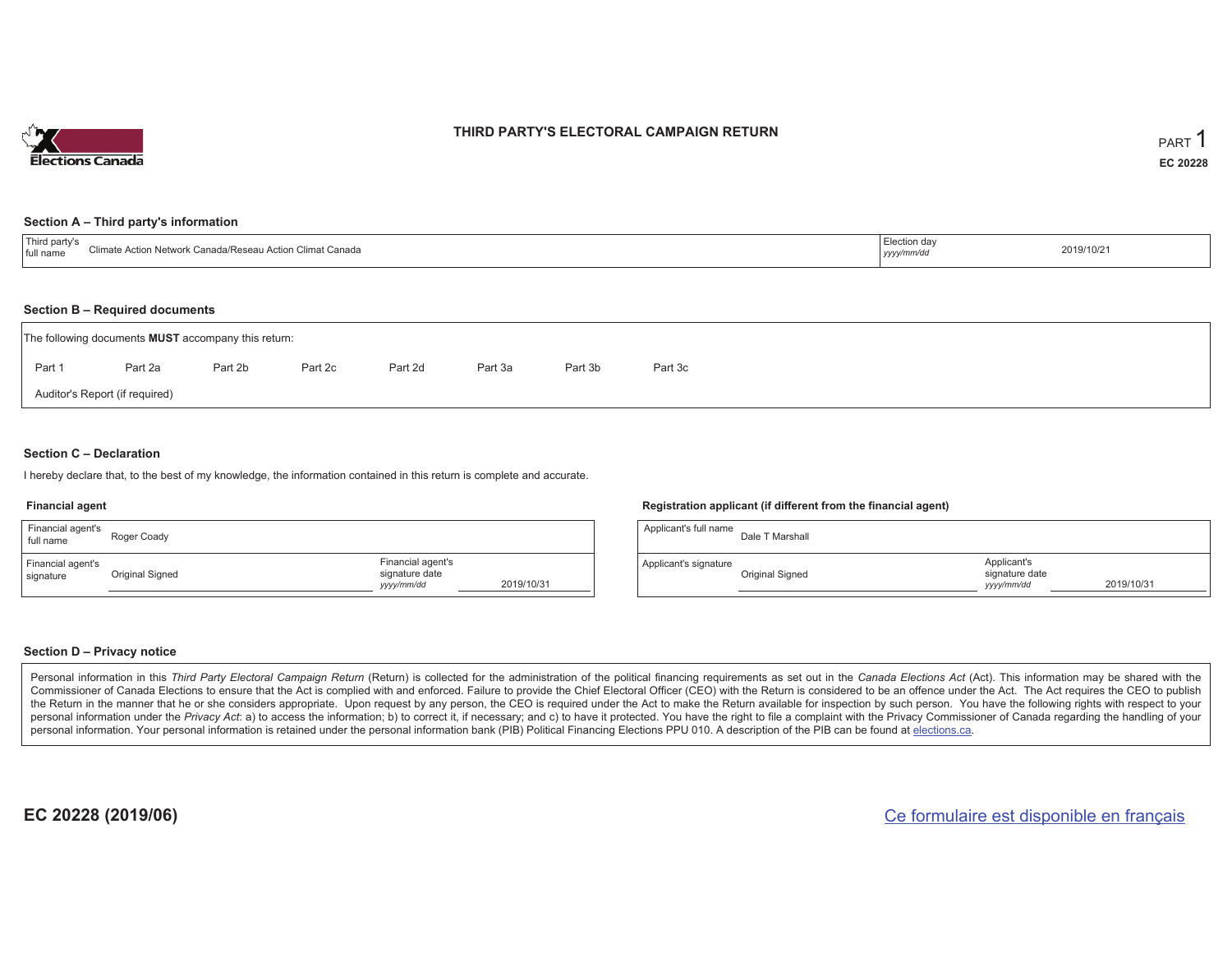

### **THIRD PARTY'S ELECTORAL CAMPAIGN RETURN HIRD PARTY'S ELECTORAL CAMPAIGN RETURN<br>Statement of monetary contributions received PART 2a**

**EC 20228**

| No. | <b>Full name</b> | Street<br>no. | <b>Street</b> | Apt.                                          | City | Prov./<br>Terr. | Postal<br>code | Date<br>received<br>yyyy/mm/dd                                                                             | Individual | Business /<br>Commercial<br>organization | Government | Trade union | Corporation<br>without share<br>capital | Unincorporated<br>organization or<br>association |
|-----|------------------|---------------|---------------|-----------------------------------------------|------|-----------------|----------------|------------------------------------------------------------------------------------------------------------|------------|------------------------------------------|------------|-------------|-----------------------------------------|--------------------------------------------------|
|     |                  |               |               |                                               |      |                 |                |                                                                                                            | \$         | $\mathsf{s}$                             | \$         | \$          | \$                                      | \$                                               |
|     |                  |               |               |                                               |      |                 |                |                                                                                                            |            |                                          |            |             |                                         |                                                  |
|     |                  |               |               |                                               |      |                 |                |                                                                                                            |            |                                          |            |             |                                         |                                                  |
|     |                  |               |               |                                               |      |                 |                |                                                                                                            |            |                                          |            |             |                                         |                                                  |
|     |                  |               |               |                                               |      |                 |                |                                                                                                            |            |                                          |            |             |                                         |                                                  |
|     |                  |               |               |                                               |      |                 |                |                                                                                                            |            |                                          |            |             |                                         |                                                  |
|     |                  |               |               |                                               |      |                 |                |                                                                                                            |            |                                          |            |             |                                         |                                                  |
|     |                  |               |               |                                               |      |                 |                |                                                                                                            |            |                                          |            |             |                                         |                                                  |
|     |                  |               |               |                                               |      |                 |                |                                                                                                            |            |                                          |            |             |                                         |                                                  |
|     |                  |               |               |                                               |      |                 |                |                                                                                                            |            |                                          |            |             |                                         |                                                  |
|     |                  |               |               |                                               |      |                 |                |                                                                                                            |            |                                          |            |             |                                         |                                                  |
|     |                  |               |               |                                               |      |                 |                |                                                                                                            |            |                                          |            |             |                                         |                                                  |
|     |                  |               |               |                                               |      |                 |                |                                                                                                            |            |                                          |            |             |                                         |                                                  |
|     |                  |               |               |                                               |      |                 |                |                                                                                                            |            |                                          |            |             |                                         |                                                  |
|     |                  |               |               |                                               |      |                 |                |                                                                                                            |            |                                          |            |             |                                         |                                                  |
|     |                  |               |               |                                               |      |                 |                |                                                                                                            |            |                                          |            |             |                                         |                                                  |
|     |                  |               |               |                                               |      |                 |                | Totals carried forward from previous page \$                                                               |            |                                          |            |             |                                         |                                                  |
|     |                  |               |               |                                               |      |                 |                | Total amount of monetary contributions by contributors who gave over \$200 (A)                             |            |                                          |            |             |                                         |                                                  |
|     |                  |               |               |                                               |      |                 |                | Number of contributors who gave over \$200                                                                 |            |                                          |            |             |                                         |                                                  |
|     |                  |               |               |                                               |      |                 |                | Total amount of monetary contributions by contributors who gave \$200 or less $(B)$                        |            |                                          |            |             |                                         |                                                  |
|     |                  |               |               | Number of contributors who gave \$200 or less |      |                 |                |                                                                                                            |            |                                          |            |             |                                         |                                                  |
|     |                  |               |               |                                               |      |                 |                |                                                                                                            |            |                                          |            |             |                                         |                                                  |
|     |                  |               |               |                                               |      |                 |                | Total amount of all monetary contributions (A+B)<br>Number of contributors who gave monetary contributions |            |                                          |            |             |                                         |                                                  |
|     |                  |               |               |                                               |      |                 |                |                                                                                                            |            |                                          |            |             |                                         |                                                  |

| Third<br>party | Climate Action Network Canada/Reseau Action Climat Canada | .<br>, <i>yyyyımıw</i> | 2019/10/21 | ∩הה⊡<br>aut-<br>. |  | 0t |  |
|----------------|-----------------------------------------------------------|------------------------|------------|-------------------|--|----|--|
|----------------|-----------------------------------------------------------|------------------------|------------|-------------------|--|----|--|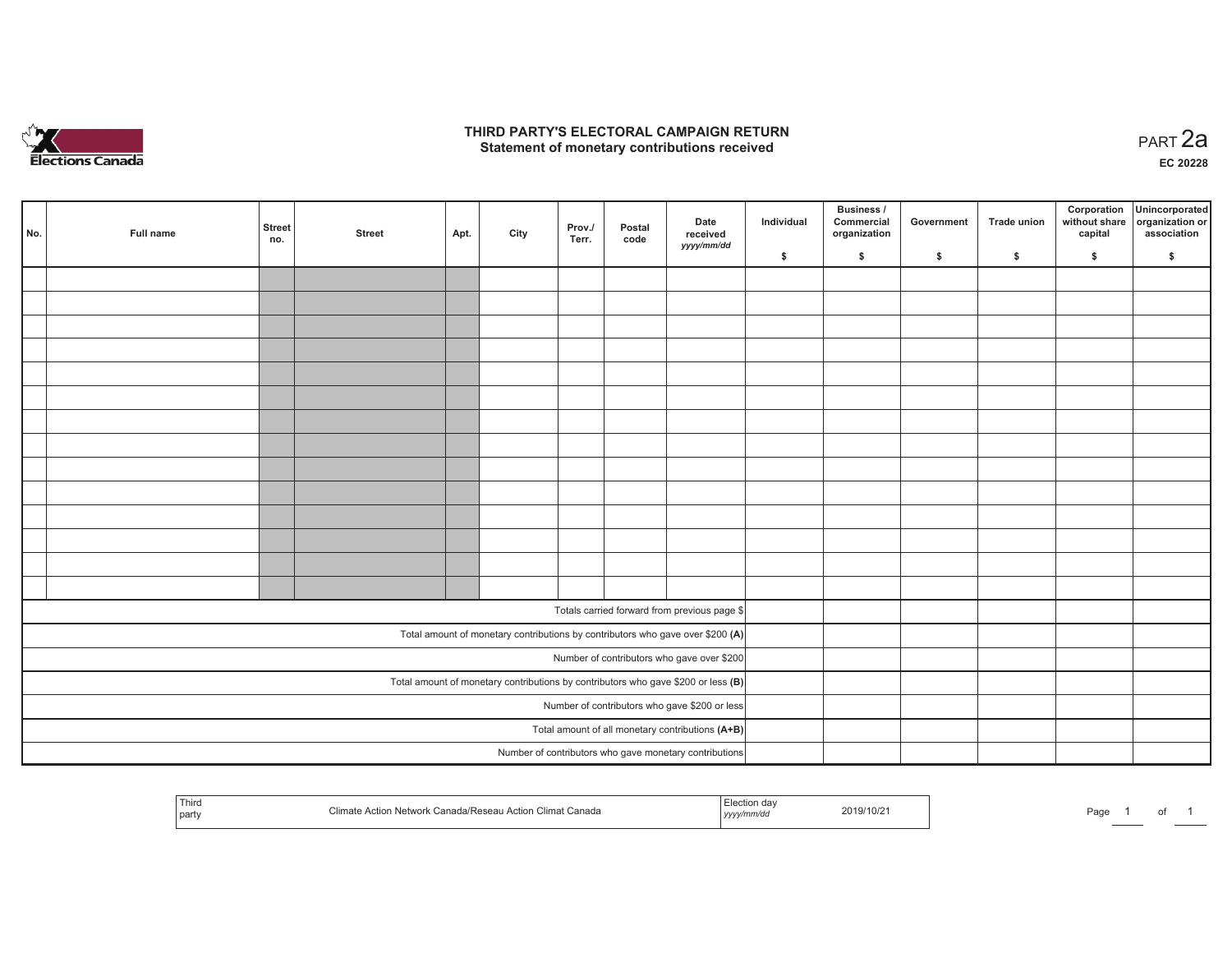

## **THIRD PARTY'S ELECTORAL CAMPAIGN RETURN**  THIRD PARTY'S ELECTORAL CAMPAIGN RETURN<br>Statement of non-monetary contributions received<br> **PART 2b**

| No. | Full name | <b>Street</b><br>no.                                 | <b>Street</b>                              | Apt. | City | Prov./<br>Terr. | Postal<br>code | Date<br>received<br>yyyy/mm/dd                                                          | Individual | <b>Business /</b><br>Commercial<br>organization | Government   | Trade union  | Corporation<br>without share<br>capital | Unincorporated<br>organization or<br>association |
|-----|-----------|------------------------------------------------------|--------------------------------------------|------|------|-----------------|----------------|-----------------------------------------------------------------------------------------|------------|-------------------------------------------------|--------------|--------------|-----------------------------------------|--------------------------------------------------|
|     |           |                                                      |                                            |      |      |                 |                |                                                                                         | \$         | \$                                              | $\mathsf{s}$ | $\mathbf{s}$ | \$                                      | \$                                               |
|     |           |                                                      |                                            |      |      |                 |                |                                                                                         |            |                                                 |              |              |                                         |                                                  |
|     |           |                                                      |                                            |      |      |                 |                |                                                                                         |            |                                                 |              |              |                                         |                                                  |
|     |           |                                                      |                                            |      |      |                 |                |                                                                                         |            |                                                 |              |              |                                         |                                                  |
|     |           |                                                      |                                            |      |      |                 |                |                                                                                         |            |                                                 |              |              |                                         |                                                  |
|     |           |                                                      |                                            |      |      |                 |                |                                                                                         |            |                                                 |              |              |                                         |                                                  |
|     |           |                                                      |                                            |      |      |                 |                |                                                                                         |            |                                                 |              |              |                                         |                                                  |
|     |           |                                                      |                                            |      |      |                 |                |                                                                                         |            |                                                 |              |              |                                         |                                                  |
|     |           |                                                      |                                            |      |      |                 |                |                                                                                         |            |                                                 |              |              |                                         |                                                  |
|     |           |                                                      |                                            |      |      |                 |                |                                                                                         |            |                                                 |              |              |                                         |                                                  |
|     |           |                                                      |                                            |      |      |                 |                |                                                                                         |            |                                                 |              |              |                                         |                                                  |
|     |           |                                                      |                                            |      |      |                 |                |                                                                                         |            |                                                 |              |              |                                         |                                                  |
|     |           |                                                      |                                            |      |      |                 |                |                                                                                         |            |                                                 |              |              |                                         |                                                  |
|     |           |                                                      |                                            |      |      |                 |                |                                                                                         |            |                                                 |              |              |                                         |                                                  |
|     |           |                                                      |                                            |      |      |                 |                |                                                                                         |            |                                                 |              |              |                                         |                                                  |
|     |           |                                                      |                                            |      |      |                 |                |                                                                                         |            |                                                 |              |              |                                         |                                                  |
|     |           |                                                      |                                            |      |      |                 |                | Totals carried forward from previous page \$                                            |            |                                                 |              |              |                                         |                                                  |
|     |           |                                                      |                                            |      |      |                 |                | Total amount of non-monetary contributions by contributors who gave over \$200 (A)      |            |                                                 |              |              |                                         |                                                  |
|     |           |                                                      | Number of contributors who gave over \$200 |      |      |                 |                |                                                                                         |            |                                                 |              |              |                                         |                                                  |
|     |           |                                                      |                                            |      |      |                 |                | Total amount of non-monetary contributions by contributors who gave \$200 or less $(B)$ |            |                                                 |              |              |                                         |                                                  |
|     |           | Number of contributors who gave \$200 or less        |                                            |      |      |                 |                |                                                                                         |            |                                                 |              |              |                                         |                                                  |
|     |           | Total amount of all non-monetary contributions (A+B) |                                            |      |      |                 |                |                                                                                         |            |                                                 |              |              |                                         |                                                  |
|     |           |                                                      |                                            |      |      |                 |                | Number of contributors who gave non-monetary contributions                              |            |                                                 |              |              |                                         |                                                  |
|     |           |                                                      |                                            |      |      |                 |                |                                                                                         |            |                                                 |              |              |                                         |                                                  |

| l Third<br>Canada<br>Climat '<br>$\sim$<br>  part<br>1.31.11.11 | 2019/10/2<br>,,,, | Page |
|-----------------------------------------------------------------|-------------------|------|
|-----------------------------------------------------------------|-------------------|------|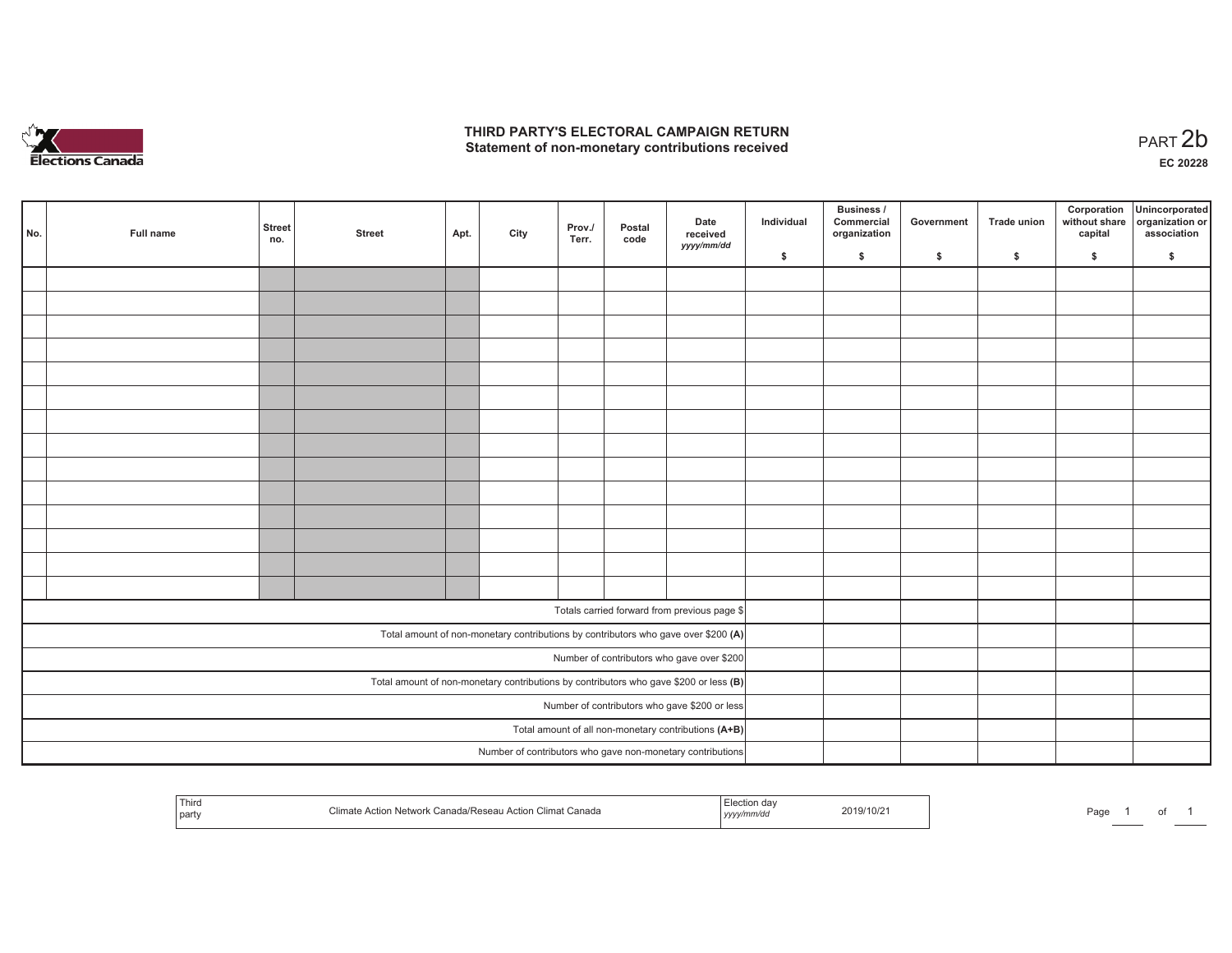

## **THIRD PARTY'S ELECTORAL CAMPAIGN RETURN STATE:** PRACT OF OPPRESS THE STATE STATE STATE STATE STATE STATE STATE STATE STATE STATE START 2C PART 2C STATE STATE STATE STATE STATE STATE STATE STATE STATE STATE STATE STATE STATE STATE STATE STATE STATE STATE STATE S

**EC 20228**

| No. | Full name | <b>Street</b><br>no.                                            | <b>Street</b> | Apt. | City | Prov./<br>Terr. | Postal<br>code | Date<br>received                                             | Individual | Business /<br>Commercial<br>organization | Government | Trade union | Corporation<br>capital | Unincorporated<br>without share organization or<br>association |
|-----|-----------|-----------------------------------------------------------------|---------------|------|------|-----------------|----------------|--------------------------------------------------------------|------------|------------------------------------------|------------|-------------|------------------------|----------------------------------------------------------------|
|     |           |                                                                 |               |      |      |                 |                | yyyy/mm/dd                                                   | \$         | \$                                       | \$         | \$          | \$                     | \$                                                             |
|     |           |                                                                 |               |      |      |                 |                |                                                              |            |                                          |            |             |                        |                                                                |
|     |           |                                                                 |               |      |      |                 |                |                                                              |            |                                          |            |             |                        |                                                                |
|     |           |                                                                 |               |      |      |                 |                |                                                              |            |                                          |            |             |                        |                                                                |
|     |           |                                                                 |               |      |      |                 |                |                                                              |            |                                          |            |             |                        |                                                                |
|     |           |                                                                 |               |      |      |                 |                |                                                              |            |                                          |            |             |                        |                                                                |
|     |           |                                                                 |               |      |      |                 |                |                                                              |            |                                          |            |             |                        |                                                                |
|     |           |                                                                 |               |      |      |                 |                |                                                              |            |                                          |            |             |                        |                                                                |
|     |           |                                                                 |               |      |      |                 |                |                                                              |            |                                          |            |             |                        |                                                                |
|     |           |                                                                 |               |      |      |                 |                |                                                              |            |                                          |            |             |                        |                                                                |
|     |           |                                                                 |               |      |      |                 |                |                                                              |            |                                          |            |             |                        |                                                                |
|     |           |                                                                 |               |      |      |                 |                |                                                              |            |                                          |            |             |                        |                                                                |
|     |           |                                                                 |               |      |      |                 |                |                                                              |            |                                          |            |             |                        |                                                                |
|     |           |                                                                 |               |      |      |                 |                |                                                              |            |                                          |            |             |                        |                                                                |
|     |           |                                                                 |               |      |      |                 |                |                                                              |            |                                          |            |             |                        |                                                                |
|     |           |                                                                 |               |      |      |                 |                | Totals carried forward from previous page \$                 |            |                                          |            |             |                        |                                                                |
|     |           |                                                                 |               |      |      |                 |                | Total amount of loans by lenders who provided over \$200 (A) |            |                                          |            |             |                        |                                                                |
|     |           | Number of lenders who provided over \$200                       |               |      |      |                 |                |                                                              |            |                                          |            |             |                        |                                                                |
|     |           | Total amount of loans by lenders who provided \$200 or less (B) |               |      |      |                 |                |                                                              |            |                                          |            |             |                        |                                                                |
|     |           | Number of lenders who provided \$200 or less                    |               |      |      |                 |                |                                                              |            |                                          |            |             |                        |                                                                |
|     |           |                                                                 |               |      |      |                 |                | Total amount of all loans (A+B)                              |            |                                          |            |             |                        |                                                                |
|     |           |                                                                 |               |      |      |                 |                | Number of all lenders who provided loans                     |            |                                          |            |             |                        |                                                                |

| Third<br>party | a/Resear<br>Canada<br>Climat .<br>rtior<br>etwol<br>$-111$ | . <i>.</i> . | 2019/10/2 | Doc<br>ay |  |  |  |
|----------------|------------------------------------------------------------|--------------|-----------|-----------|--|--|--|
|----------------|------------------------------------------------------------|--------------|-----------|-----------|--|--|--|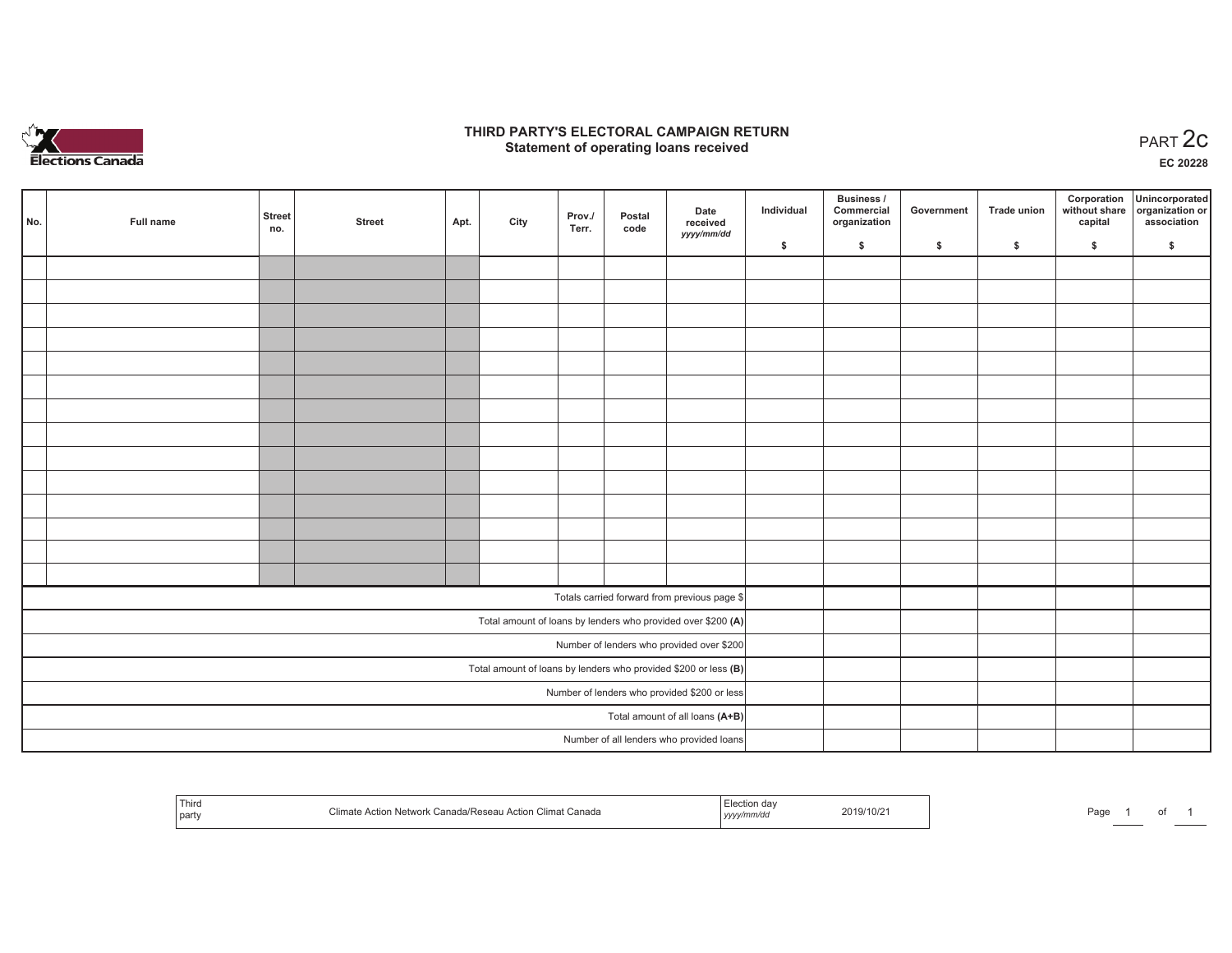

# **THIRD PARTY'S ELECTORAL CAMPAIGN RETURN S** ELECTORAL CAMPAIGN RETURN<br>Summary of inflows PART 2d

| No.   | Type of contributor / lender                 | <b>Monetary</b><br>contributions<br>(Part 2a)<br>\$ | Non-monetary<br>contributions<br>(Part 2b)<br>\$ | Loans<br>(Part 2c)<br>\$ | Total<br>\$ | Number of<br>contributors and<br>lenders |
|-------|----------------------------------------------|-----------------------------------------------------|--------------------------------------------------|--------------------------|-------------|------------------------------------------|
|       |                                              |                                                     |                                                  |                          |             |                                          |
| 1.    | Individuals                                  |                                                     |                                                  |                          |             |                                          |
|       | 2. Businesses / Commercial organizations     |                                                     |                                                  |                          |             |                                          |
| 3.    | Governments                                  |                                                     |                                                  |                          |             |                                          |
| 4.    | Trade unions                                 |                                                     |                                                  |                          |             |                                          |
| 5.    | Corporations without share capital           |                                                     |                                                  |                          |             |                                          |
| 6.    | Unincorporated organizations or associations |                                                     |                                                  |                          |             |                                          |
| 7.    | Total (items 1 to 6)                         |                                                     |                                                  |                          |             |                                          |
| Total |                                              |                                                     |                                                  |                          |             |                                          |
| 8.    | Amount of third party's resources used       |                                                     |                                                  |                          | 738.82      |                                          |
| 9.    | Grand total (items 7 and 8)                  |                                                     |                                                  |                          | 738.82      |                                          |

| Third<br>party | $\sim$<br>Climat Canada<br>∈Canada/Reseau<br>Action<br><b>Action Network</b><br>Climate | lection day<br>vvvv/mm/dd<br>,,,, | 2019/10/2 |
|----------------|-----------------------------------------------------------------------------------------|-----------------------------------|-----------|
|----------------|-----------------------------------------------------------------------------------------|-----------------------------------|-----------|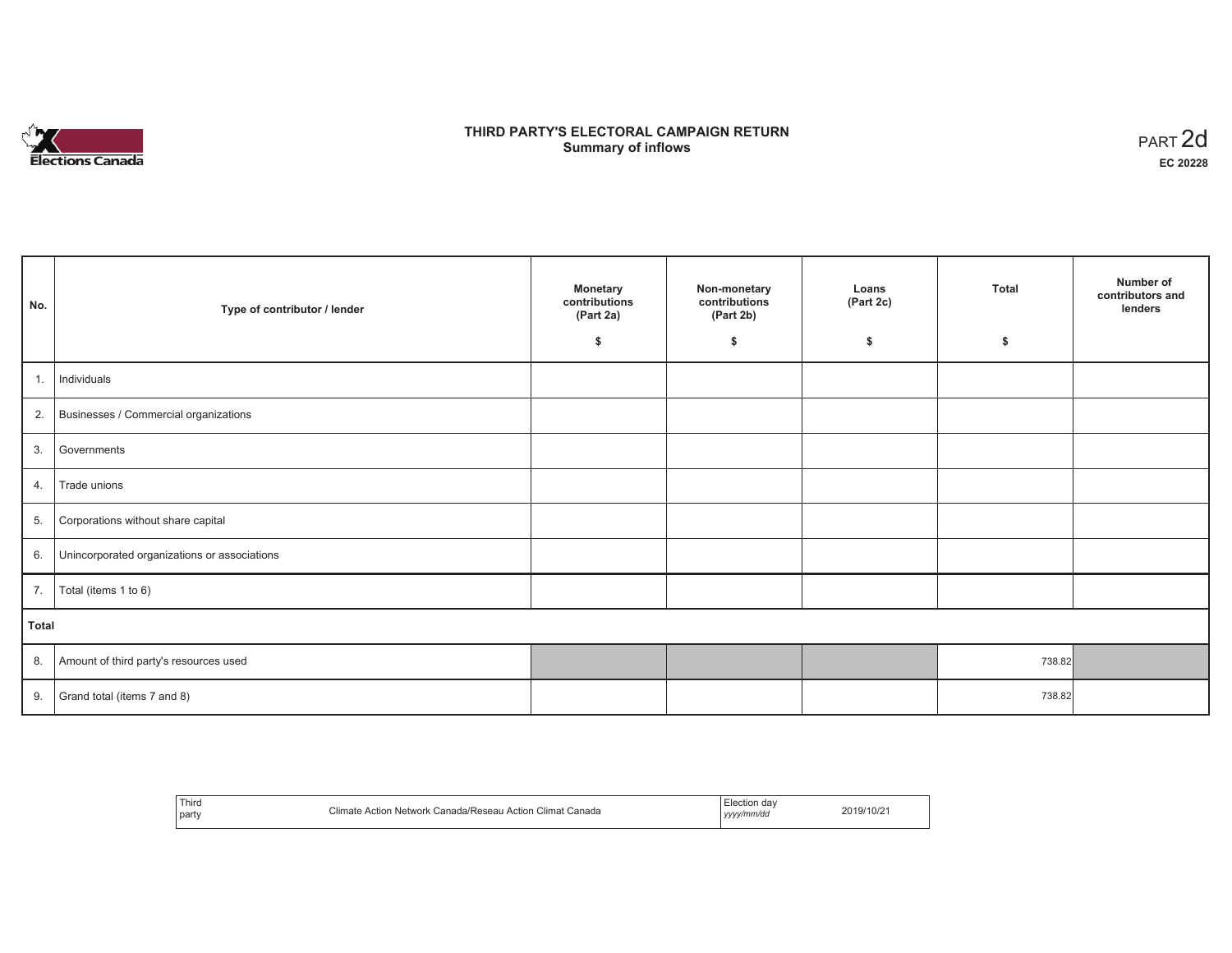

## **THIRD PARTY'S ELECTORAL CAMPAIGN RETURN Statement of expenses incurred for regulated activities that take place during the pre-election period**  *(Only applicable to a fixed-date general election)*

For a list of expense types, expense categories and expense subcategories, refer to Annex II in the Instructions.

| No. | Date<br>incurred<br>yyyy/mm/dd | ED Code<br>(if applicable) | Supplier | <b>Expense type</b> | Expense<br>category | Expense<br>subcategory | <b>Starting date</b><br>of activity,<br>advertisement<br>or survey<br>yyyy/mm/dd | Ending date<br>of activity,<br>advertisement<br>or survey<br>yyyy/mm/dd | Place of activity or<br>advertisement        | <b>Expense amount</b><br>\$ |
|-----|--------------------------------|----------------------------|----------|---------------------|---------------------|------------------------|----------------------------------------------------------------------------------|-------------------------------------------------------------------------|----------------------------------------------|-----------------------------|
|     |                                |                            |          |                     |                     |                        |                                                                                  |                                                                         |                                              |                             |
|     |                                |                            |          |                     |                     |                        |                                                                                  |                                                                         |                                              |                             |
|     |                                |                            |          |                     |                     |                        |                                                                                  |                                                                         |                                              |                             |
|     |                                |                            |          |                     |                     |                        |                                                                                  |                                                                         |                                              |                             |
|     |                                |                            |          |                     |                     |                        |                                                                                  |                                                                         |                                              |                             |
|     |                                |                            |          |                     |                     |                        |                                                                                  |                                                                         |                                              |                             |
|     |                                |                            |          |                     |                     |                        |                                                                                  |                                                                         |                                              |                             |
|     |                                |                            |          |                     |                     |                        |                                                                                  |                                                                         |                                              |                             |
|     |                                |                            |          |                     |                     |                        |                                                                                  |                                                                         |                                              |                             |
|     |                                |                            |          |                     |                     |                        |                                                                                  |                                                                         |                                              |                             |
|     |                                |                            |          |                     |                     |                        |                                                                                  |                                                                         |                                              |                             |
|     |                                |                            |          |                     |                     |                        |                                                                                  |                                                                         |                                              |                             |
|     |                                |                            |          |                     |                     |                        |                                                                                  |                                                                         |                                              |                             |
|     |                                |                            |          |                     |                     |                        |                                                                                  |                                                                         |                                              |                             |
|     |                                |                            |          |                     |                     |                        |                                                                                  |                                                                         |                                              |                             |
|     |                                |                            |          |                     |                     |                        |                                                                                  |                                                                         |                                              |                             |
|     |                                |                            |          |                     |                     |                        |                                                                                  |                                                                         |                                              |                             |
|     |                                |                            |          |                     |                     |                        |                                                                                  |                                                                         | Totals carried forward from previous page \$ |                             |
|     |                                |                            |          |                     |                     |                        |                                                                                  |                                                                         | Total \$                                     |                             |

| Third<br>  party | Climate Action Network Canada/Reseau Action Climat Canada | Election day<br>yyyy/mm/dd | 2019/10/21 | Page |  |  |
|------------------|-----------------------------------------------------------|----------------------------|------------|------|--|--|
|------------------|-----------------------------------------------------------|----------------------------|------------|------|--|--|

 $_{\sf PART}$ 3a **EC 20228**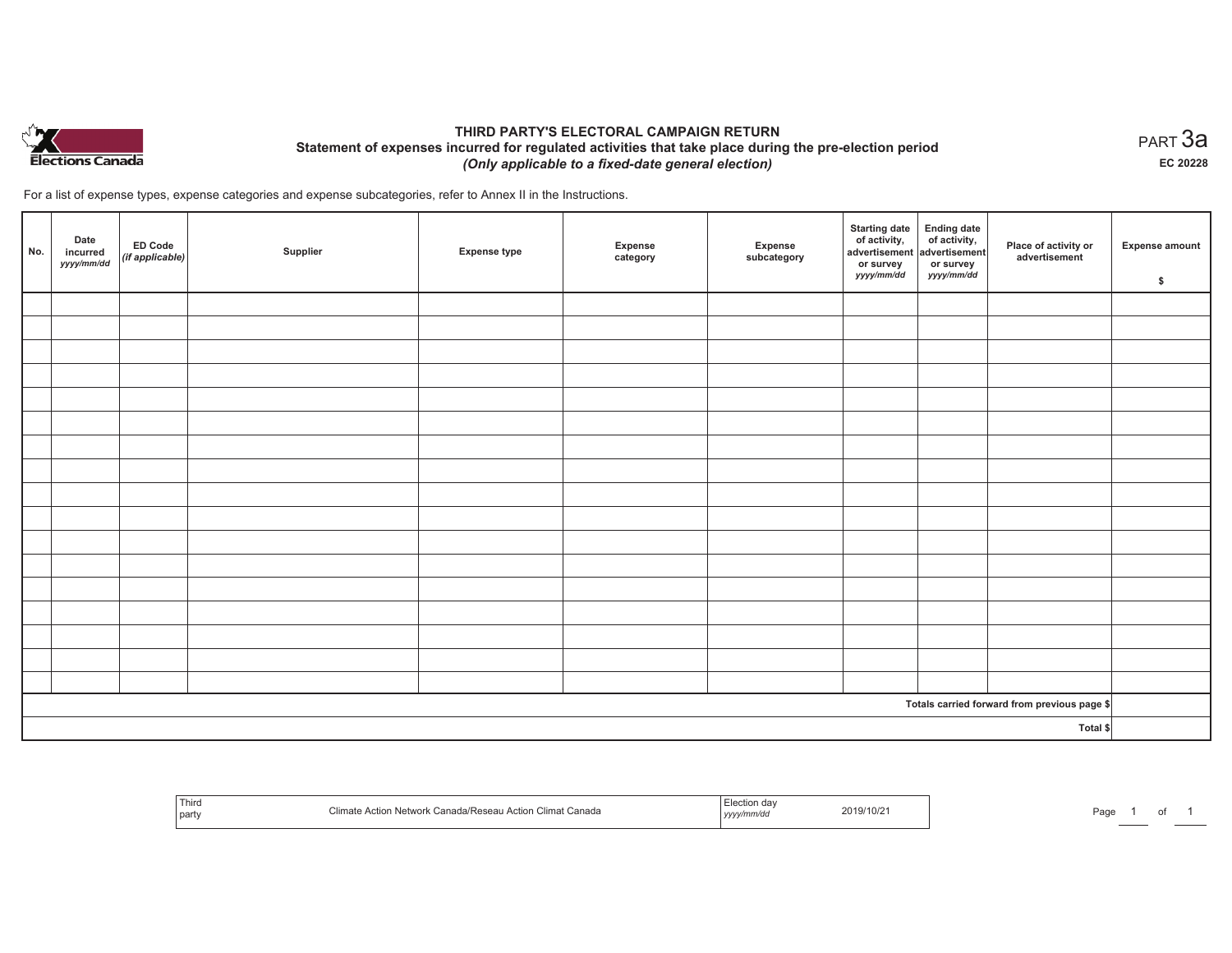

# **THIRD PARTY'S ELECTORAL CAMPAIGN RETURN Statement of expenses incurred for regulated activities that take place during the election period**<br>PART  $3\mathsf{b}$

**EC 20228**

For a list of expense types, expense categories and expense subcategories, refer to Annex II in the Instructions.

| No.            | Date<br>incurred<br>yyyy/mm/dd | ED Code<br>(if applicable) | Supplier             | <b>Expense type</b> | Expense<br>category | Expense<br>subcategory | <b>Starting date</b><br>of activity,<br>advertisement<br>or survey<br>yyyy/mm/dd | <b>Ending date</b><br>of activity,<br>advertisement<br>or survey<br>yyyy/mm/dd | Place of activity or<br>advertisement        | <b>Expense amount</b><br>\$ |
|----------------|--------------------------------|----------------------------|----------------------|---------------------|---------------------|------------------------|----------------------------------------------------------------------------------|--------------------------------------------------------------------------------|----------------------------------------------|-----------------------------|
|                | 2019/10/02                     |                            | Christophe Flez      | Election Survey     | Election Survey     | Translation            | 2019/09/24                                                                       | 2019/10/02                                                                     | National                                     | 170.00                      |
| $\overline{2}$ | 2019/10/01                     |                            | Executive Director   | Election Survey     | Salaries and Wages  | Remuneration           | 2019/09/24                                                                       | 2019/10/02                                                                     | National                                     | 298.00                      |
| $\mathbf{3}$   | 2019/10/18                     |                            | Outreach Coordinator | Partisan Activity   | Salaries and Wages  | Remuneration           | 2019/10/01                                                                       | 2019/10/18                                                                     | National                                     | 222.00                      |
|                |                                |                            |                      |                     |                     |                        |                                                                                  |                                                                                |                                              |                             |
| $\overline{4}$ | 2019/10/16                     |                            | WP Cloud             | Partisan Activity   | Office              | <b>Website Hosting</b> | 2019/09/01                                                                       | 2019/10/31                                                                     | National                                     | 48.82                       |
|                |                                |                            |                      |                     |                     |                        |                                                                                  |                                                                                |                                              |                             |
|                |                                |                            |                      |                     |                     |                        |                                                                                  |                                                                                |                                              |                             |
|                |                                |                            |                      |                     |                     |                        |                                                                                  |                                                                                |                                              |                             |
|                |                                |                            |                      |                     |                     |                        |                                                                                  |                                                                                |                                              |                             |
|                |                                |                            |                      |                     |                     |                        |                                                                                  |                                                                                |                                              |                             |
|                |                                |                            |                      |                     |                     |                        |                                                                                  |                                                                                |                                              |                             |
|                |                                |                            |                      |                     |                     |                        |                                                                                  |                                                                                |                                              |                             |
|                |                                |                            |                      |                     |                     |                        |                                                                                  |                                                                                |                                              |                             |
|                |                                |                            |                      |                     |                     |                        |                                                                                  |                                                                                |                                              |                             |
|                |                                |                            |                      |                     |                     |                        |                                                                                  |                                                                                |                                              |                             |
|                |                                |                            |                      |                     |                     |                        |                                                                                  |                                                                                |                                              |                             |
|                |                                |                            |                      |                     |                     |                        |                                                                                  |                                                                                |                                              |                             |
|                |                                |                            |                      |                     |                     |                        |                                                                                  |                                                                                |                                              |                             |
|                |                                |                            |                      |                     |                     |                        |                                                                                  |                                                                                | Totals carried forward from previous page \$ |                             |
|                |                                |                            |                      |                     |                     |                        |                                                                                  |                                                                                | Total \$                                     | 738.82                      |

| <sup>1</sup> Third<br>part | Canada<br>וגר | 9/10/2<br>l <i>yyyymmu</i> aa | Page |  |  |
|----------------------------|---------------|-------------------------------|------|--|--|
|----------------------------|---------------|-------------------------------|------|--|--|